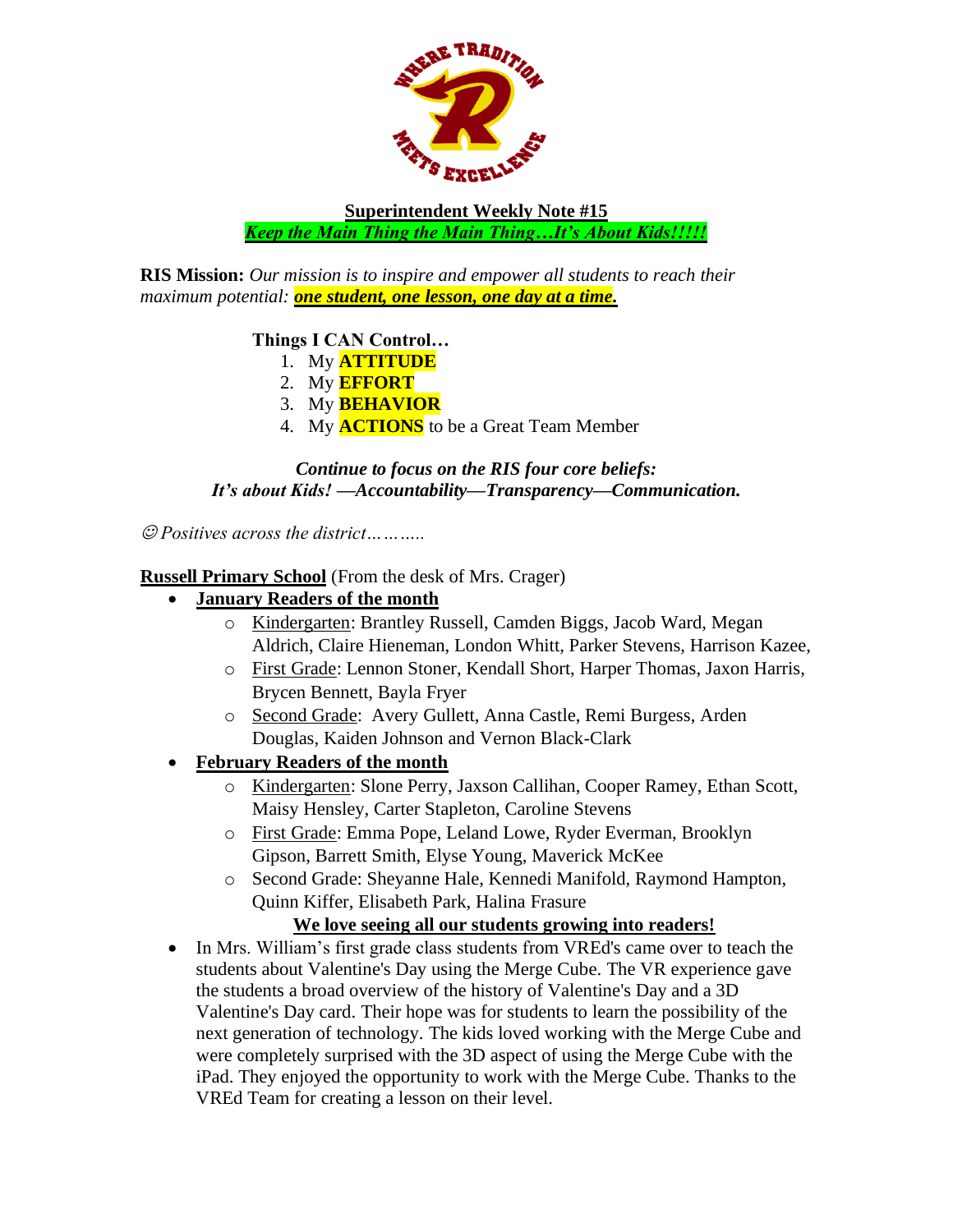Mrs. Fleming would like to say: Thank you so much for your support to the American Heart Association during our annual Kids Heart Challenge event. Our school raised over \$16,000.00 for this great cause! We had 2 students that raised over \$2,000 this year. Congratulations to Chloe Warnock (\$2,000+) and to our top fundraiser in the school Brantley Russell (over \$2,200)!! All students worked so hard to help raise money for the American Heart Association. They also had an amazing time completing their Heart Challenges during their PE class.



• Our Kindergarten Students celebrated their 100<sup>th</sup> Day of school parading the hallways in their homemade 100<sup>th</sup> Day of School T-Shirts.

**Russell-McDowell Intermediate** (From the desk of Mrs. Wright)

- THE RMIS ACADEMIC TEAM WON DISTRICTS THIS WEEK IN A BIG WAY! We were first in Quick Recall and our team had straight wins without a single defeat! We tied for first in FPS as well as took 1st, 2nd, or  $3<sup>rd</sup>$  in EVERY content assessment. We swept Social Studies with our students placing 1st, 2nd, and 3rd! A huge thanks to our students, parents, and coaches for their dedication! Now on to Regionals on March 5!
- Our Trauma Team has developed a mentoring program for our students who have experienced trauma. Each student has been assigned a mentor to provide extra check-ins and supports in addition to the school-wide supports we are implementing.
- Calming Corners are popping up in our classrooms to help students who are having a hard time throughout the school day. We were able to purchase several through fundraising efforts and are working with FRYSC to fund the remaining.
- Teachers and administrators were involved in a lot of professional learning this week! We had CHALK curriculum map training, ELA and Math Cohorts at KEDC, and an HMH Into Reading training for all classroom teachers.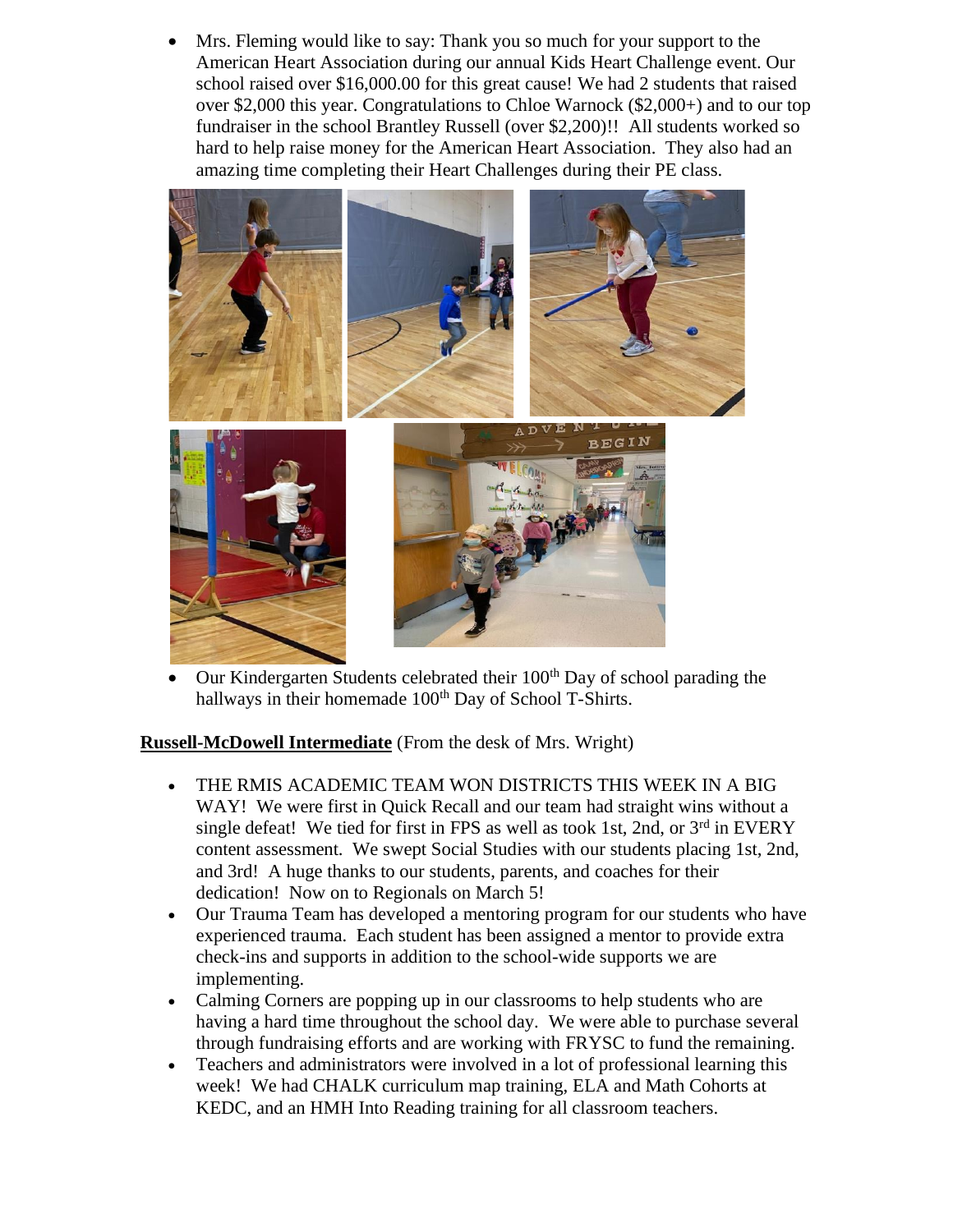• Our Volleyball Club is off to a great start! We have over 100 students participating. Thanks to Mrs. Parker and all of her volunteers who had the vision to offer this at RMIS!

### **Russell Middle School** (From the desk of Mr. Moore)

What a Battle of the BEE between Gavin G. and Ahya F! After 53 rounds Gavin G. secured the victory and advances to the regionals at the University of Kentucky. Congratulations to both competitors.



### RMS Honor Roll

272 students of 509 made the Honor Roll for the second nine weeks. This is 53% of our student population. This is a testament to the work of our students, teachers and all support staff! Keep working hard.

Students continue to demonstrate their superb skills via projects" Light House of Alexandria by Tinsley S. and performing at "Hobby in the Lobby" by Noah.

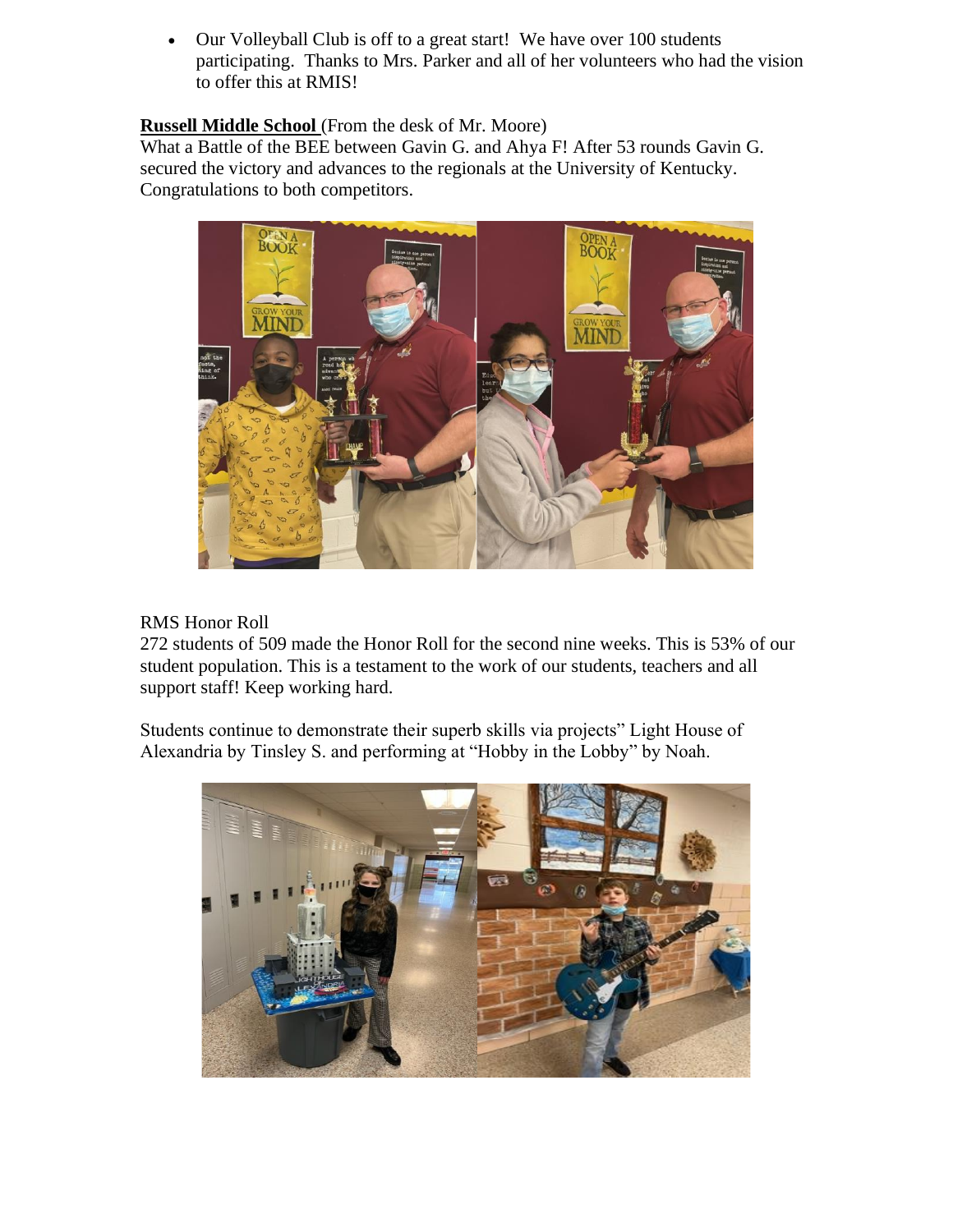### **Russell High School** (From the desk of Mrs. Chaffin)

- Congratulations to High School KMEA All State Choir Ensembles
	- o Noah Brand
	- o Ryan Derifield
	- o Harper Grizzle
	- o Caitlyn Poole
	- o Leah Russell
	- o Madison Weiher
- RHS Academic Team won the 64<sup>th</sup> District Title.

## **The following students all placed and have advanced to the regional competition**.

- $\circ$  Jacob Nance (Senior)- 1<sup>st</sup> in Math and 1<sup>st</sup> in Science
- o Seth Derscha (Senior)- 2 nd in Science, 2nd in Written Composition, and 3 rd in Math
- o Vinessa Fressola (Senior)- 1 st in Arts and Humanities
- $\circ$  Arnav Dharmagadda (Junior)- 1<sup>st</sup> in Social Studies and  $2<sup>nd</sup>$  in Math
- $\circ$  Leah Russell (Sophomore)- Tied for 1<sup>st</sup> in Language Arts
- $\circ$  Lillian Tompkins (Sophomore)- Tied for  $4<sup>th</sup>$  in Arts and Humanities
- o Snehan Saroch (Freshman)- 3 rd in Science

## **The Quick Recall team** consisted of the following members:

- o Jacob Nance (Senior-Captain)
- o Vinessa Fressola (Senior)
- o Samantha Roark (Senior)
- o Brody Kilburn (Sophomore)
- o Snehan Saroch (Freshman)

# **The Future Problem Solving team** consisted of the following members:

- o Vinessa Fressola (Senior)
- o Audrey Abbott (Senior)
- o Delaney Hetzer (Senior)
- o Arnav Dharmagadda (Junior)
- Davis Brown was named the DAR Good Citizen Award winner for RHS.
- Both basketball teams finished 6-0 in the District and have earned the #1 seed

# **Russell Area Technology Center** (From the desk of Mrs. S. Thompson)

• February is CTE Celebration Month!!! We are so proud of our staff and students at the RATC! Career & Technical Education has SO much to offer our kids in terms of life readiness for college & career! Our teachers works so hard every period of every day to build relationships with our students, share their technical expertise and passion, and shape the future of our community! I am so very thankful and privileged to work with such great people! We have recognized Jennie Phipps, Aaron Woolum, Missi Wilburn, & Tom Springer thus far! Check out their spotlight sheets! Follow us & Check out our student videos & pictures on Twitter @AtcRussell!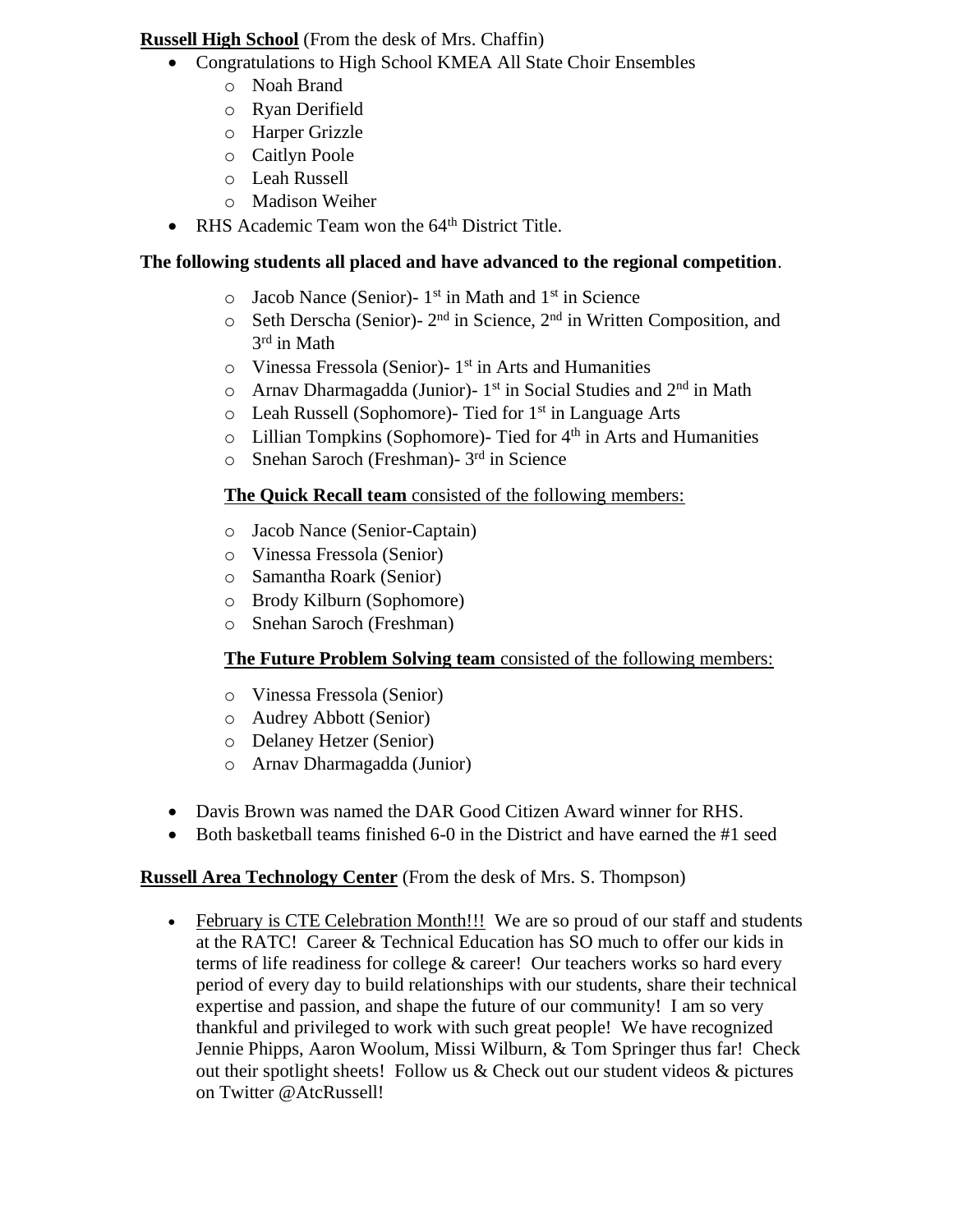

- Dare to Dream Competition Mrs. Wilburn organized six student groups to compete in our RATC competition. We had a panel of local business leaders as our judges. Three teams were chosen to go on and compete in the official Glockner Dare to Dream Contest on March 1<sup>st</sup> at Shawnee State University. Congrats to Noah Keeton, Ashton Madden, Brice Kirk, Sadie Hill, Audrey Abbott, Garrett Wilburn, Gracie Bates, Brody Stump, & Elijah Abdon! Good luck!!!
- WIFI Access for all of our feeder schools Raceland & Fairview students can access our WIFI! Thank you, Mrs. Casto  $\&$  Mr. Dillon, for your long hours of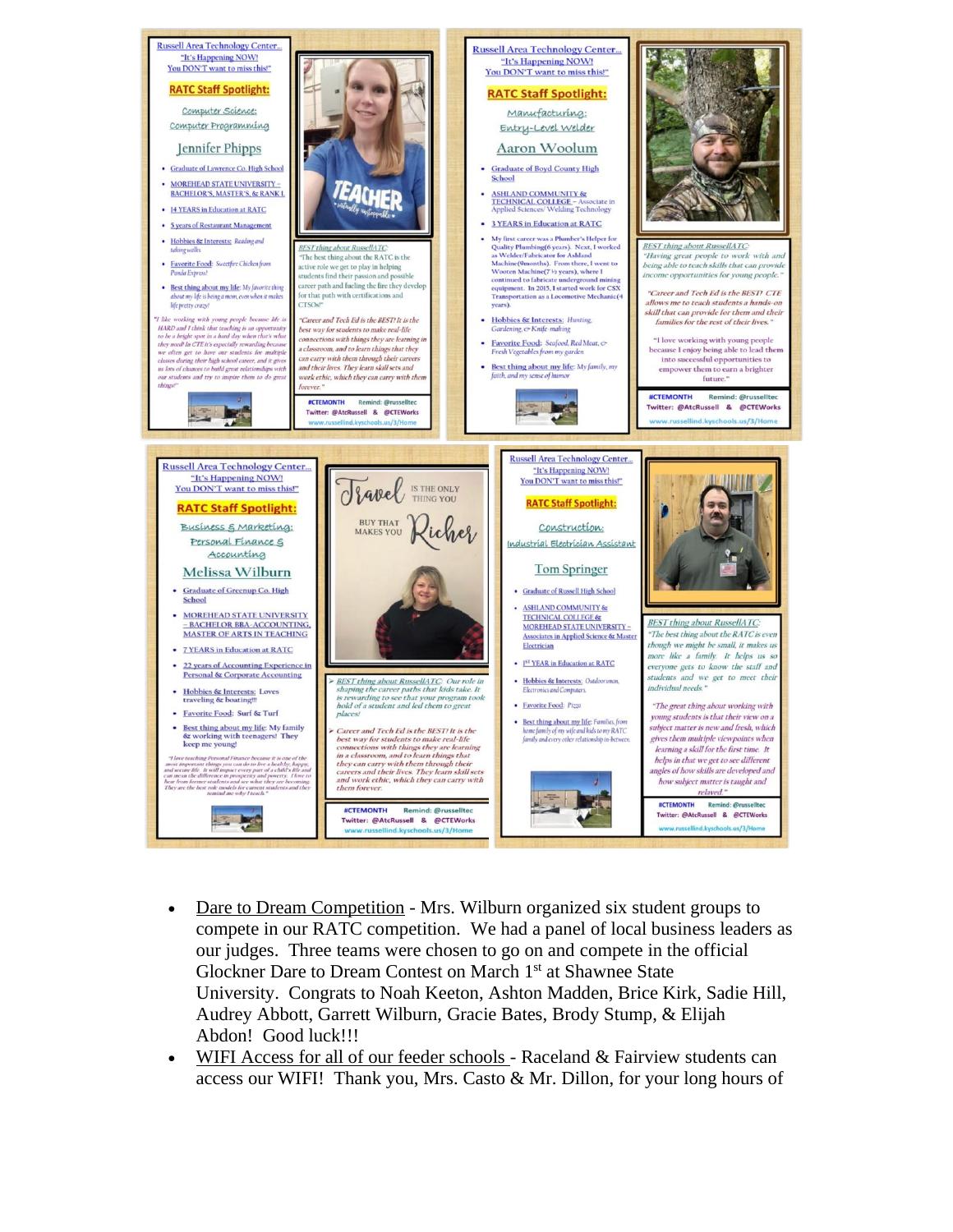work on this! We are so excited and our students are so happy! This will take our learning to the next level! You are loved & appreciated at the RATC!

- Huge Thank you to Mrs. Murray at RMS!! She hosted Mrs. Phipps and our seniors to demonstrate the awesome power of the Glowforge! We are excited to learn & grow!!! Mrs. Murray & Mr. Moore also donated a sublimation printer to Mrs. Phipps' classroom! We are so thankful and excited to learn a new printing process & application! You are loved & appreciated at the RATC!
- SkillsUSA competed at Regionals at ACTC. Ashton Madden won 1<sup>st</sup> place in the Welding Contest! He won an awesome welding helmet from the Boilermaker's Union! Way to go, Ashton & Mr. Woolum!
- We received our Interactive TV's for all classrooms this week! We are super excited for our teachers to have these! Huge thanks to Ms. Tammy for ordering these and working so hard since August to get them shipped to us! Huge thanks to our Russell Maintenance Team for hanging them and to our Russell Technology Team for making the connections!!! You are all loved & appreciated at the RATC!

#### **Russell Preschool** (From the desk of Mrs. Staton)

Preschool had a short week of only 3 days, but we were SUPER busy!! We have been learning about nutrition and the groups in the food pyramid. We sorted foods in our kitchen center into the correct categories. During lunch we talked about the categories of food that were on our tray. We used our senses to see, taste, smell, touch, and hear foods from the different categories. We tried bread, cheese, strawberry, kiwi, lemon, and orange. We also started a science experiment with bread!! We placed a slice of bread in a baggie untouched. We touched another slice of bread and put it in a separate baggie. We are going to watch to see what happens to each slice!!